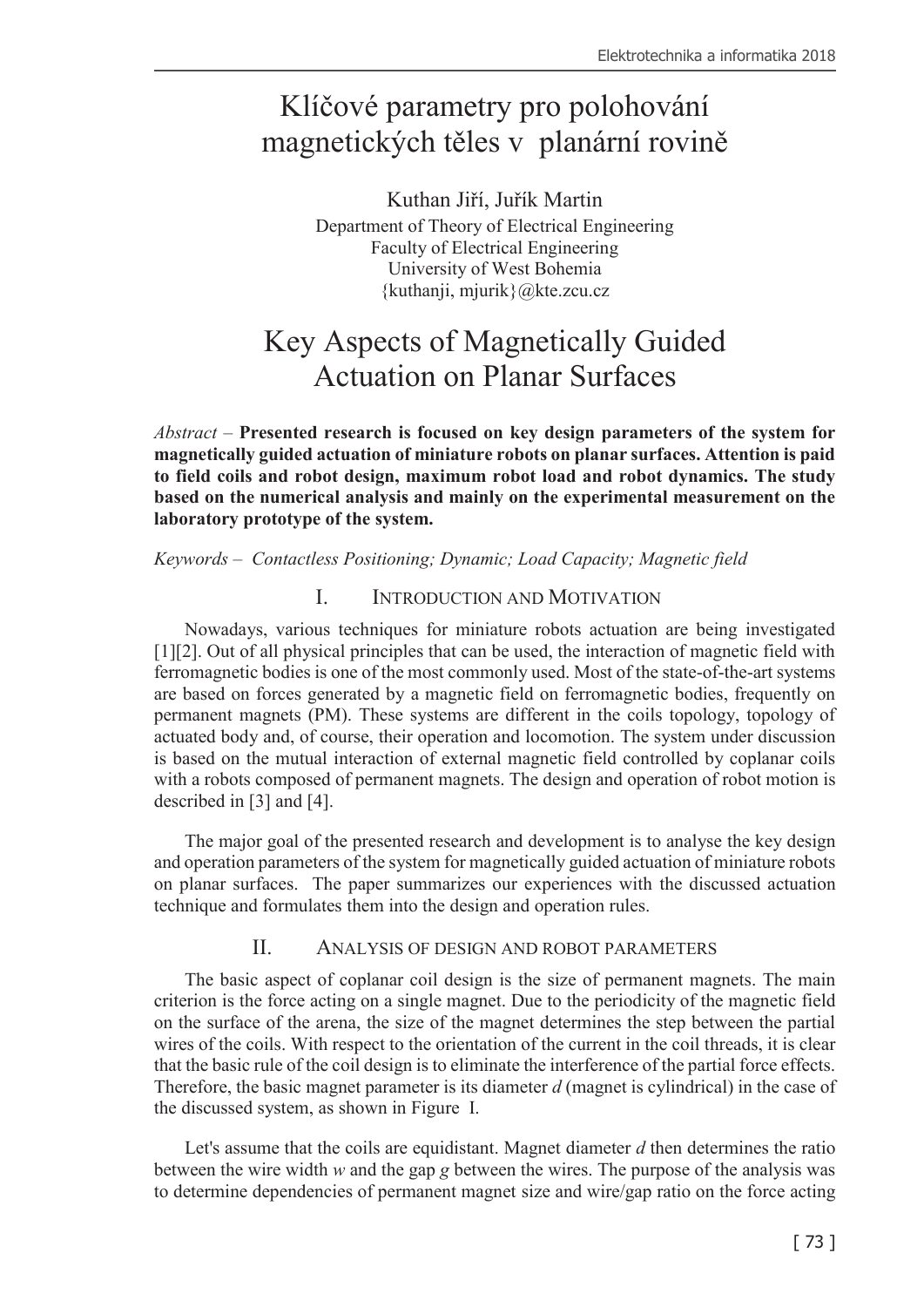on permanent magnet. The numerical model was solved by the finite element method as linear and the relative quantities are used in the results in Figure I. The ratio between the wire and gap is:  $d = 2w + 2g$ . [3][5]



*Figure I.* **Cross-section view on the discussed system**

Whereas the wire/gap ratio is determined only from one PM diameter, the real robot can combine several magnets. A large number of different combinations of magnets layout is possible. The basic combinations for 3x3 layout are shown in Figure II. After basic measurement of illustrated magnet combinations 5 PM variant was chosen because it has the best parameters from the dynamics point of view (maximum measured speed was 50 mm/s, maximum transported load was 500 %). 4 PM variant has lower maximum load and 8 PM variant has lower total force because magnets are acting in the same field in different directions. So the total sum of forces is much lower than in 5 PM variant. 9 PM variant improves magnetic field distribution from the viewpoint of the total force point of view, but the robot weight is almost 2 times higher then the 5 PM variant (majority of weight of robot is represented by the magnets). From the dynamic viewpoint, 5 PM and 9 PM robots are compared in section III.A from dynamic viewpoint.



*Figure II.* **Different robots with indicated permanent magnet (PM) orientation. Blue means south from bottom view and red means north**

## III. EXPERIMENTAL INVESTIGATION

All experiments in this paper were realised on the prototype *Scarabeus*. Experiments were performed for 5 PM robot (Figure II B). *Scarabeus* module (shown in Figure III) consists of a microcontroller board, drivers and actuation board with 4 coplanar coils, which was designed as multi-layer printed circuit board (PCB) of dimensions 100 x 100 mm. The characteristic properties of the module are collected in TABLE I.



*Figure III.* **Prototype of** *Scarabeus* **modul**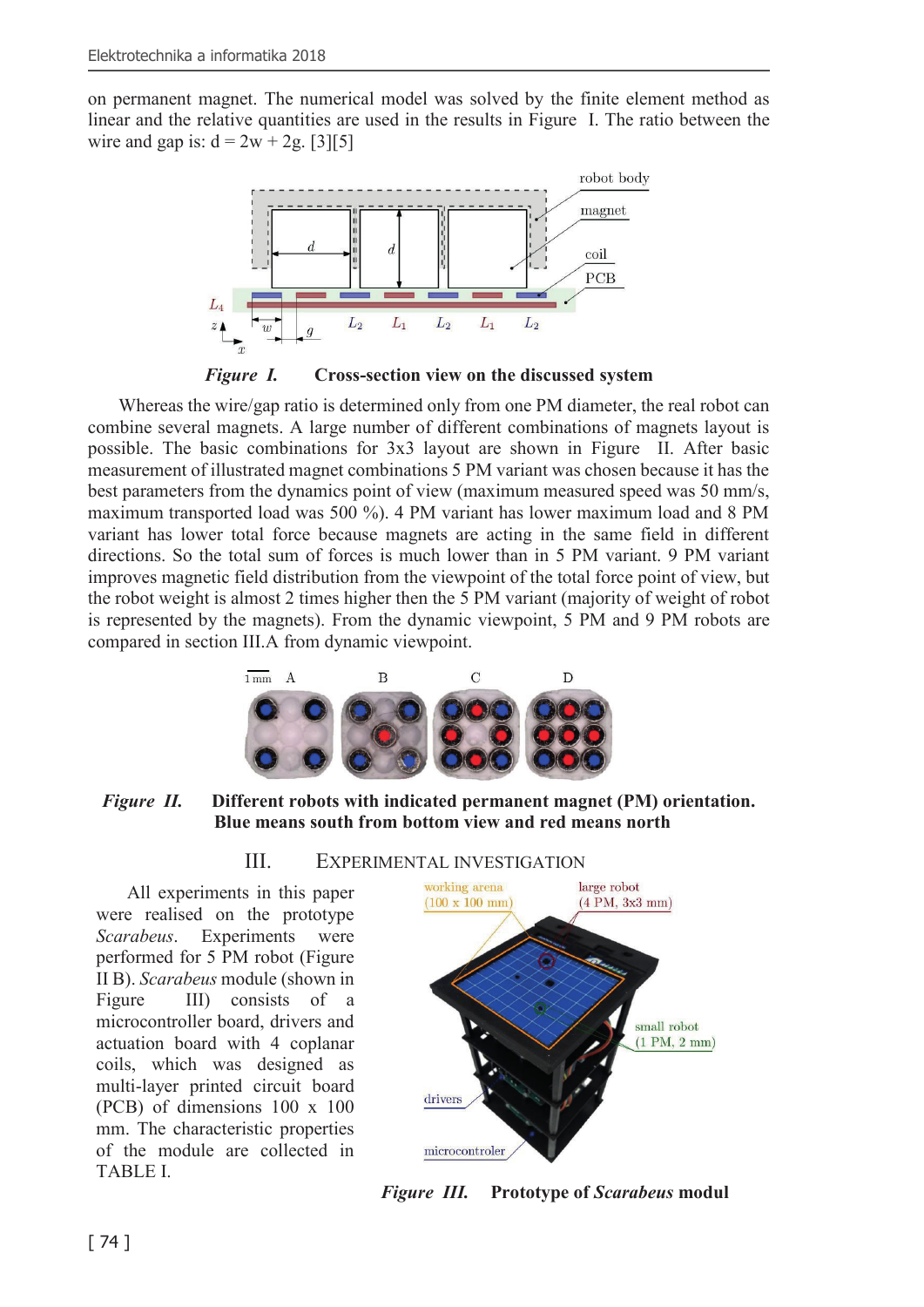## *A. Identification of dynamic characteristics*

Results of robot dynamic measurement are presented in Figure IV, which shows the minimum coil voltage  $U$  and input power  $P$  dependent on robot velocity  $v$  (higher velocity means smaller step time  $t_s$ ). The higher voltage *U* is applied, faster the robot is. We have discovered that the maximal velocity for specific voltage is dependent on robot design. Higher number of magnets increases the overall weight of the robot but also changes robots magnetic properties. Measurement showed that 5 PM robot was the best one. With the same level of energy the speed could be almost two times higher than in the case of 9 PM robot. The main reason is increased mass of 9 PM robot but improvement of magnetic properties was not increased enough to achieve overall better performance (in comparison with the 5 PM robot). The red area in top-right part of Figure IV represents the area when the actuation force is too high and robot starts to shiver (the robot is kicked back when it reaches this zeroforce point).



*Figure IV.* **Dependency coil voltage** *U* **on velocity of the robot** *v*

#### *B. Analysis of transport capabilities*

Figure V shows the maximum load of robot and also load mass *m* dependent on time of one step *ts*. According to the assumption, the experimental result shows that lower speed of the robot (step time  $t_s$  is higher) allow transporting higher load until the breakpoint is reached. The maximum transported load is higher than 500 % in both compared cases and maximum load is almost  $m = 200$  mg. For this experiment constant voltage  $U = 17$  V was used. The robot load mass *m* was increased for every time step *ts* until the robot movement was not accurate any more.



*Figure V.* **Maximal robot load and load mass** *m* **dependent on time of one step** *ts* (step time  $t_s = 20$  ms corresponds to robot velocity 25 mm/s and  $t_s = 60$  ms **corresponds to velocity 8.3 mm/s)**